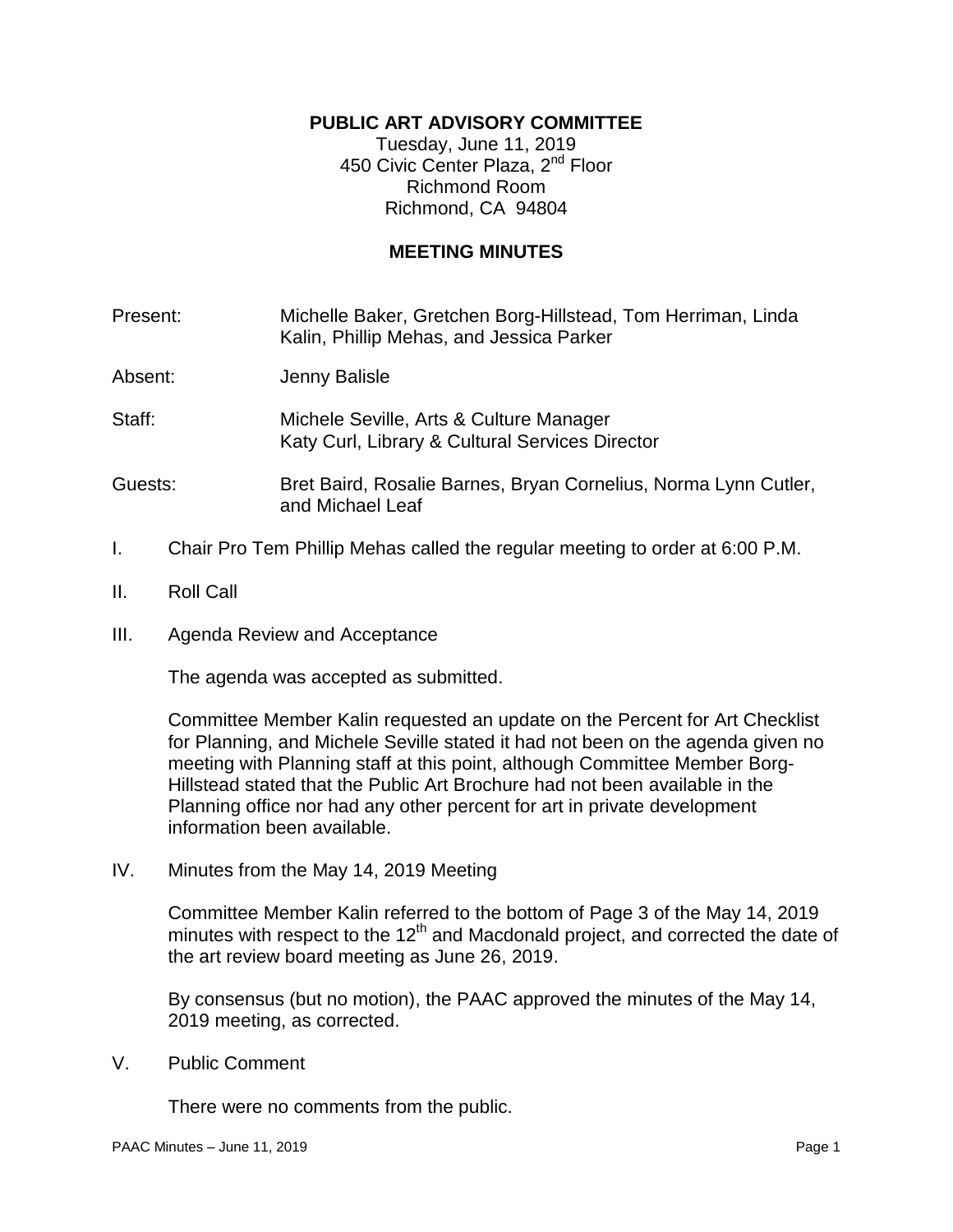## VI. Presentation and Action on Public Art Concept for Shops at Hilltop

Norma Lynn Cutler, art consultant for the public art concept for Shops at Hilltop presented one phase of the arts program proposed at Hilltop and noted that there would be several phases involved. The public art would address the multiculturalism and diversity in the City of Richmond, be placed at each of the four primary entrances into Hilltop, and be treated similarly but differently. The interpretative art concept would represent the many species of birds at Hilltop as things of beauty, of community, and of nature, and would embrace Richmond's birds as the touchpoint for inclusivity. The sculpture was titled *Flight of Inclusion,*  a sculpture of unity. Each sculpture would include a different type of bird.

Michael Leaf, the sculptor, presented the details of the proposed metal sculpture, its size at 20 feet tall and 30 feet wide, using 20-gauge recycled steel, to be installed with the birds projected from a flat surface mounted rigidly to a building structure. He described the native birds that would be represented, reiterated that no entrance would be the same in color and shape, and no bird would be the same at each entrance. Plaques would be placed on all Flights of Inclusion sculptures and the type of bird would be identified.

Recommendations from the PAAC:

- The name of the native Richmond bird species represented be used to identify the entry and serve an educational aspect for children;
- Questioned why the living wall would now be artificial and suggested that the real or artificial plants on the wall represent the bird species;
- Asked if there had been outreach to the community in terms of the theme of inclusion; and
- Suggested the shapes implied more than just birds and that water appeared to also be represented, which was good.

Ms. Seville stated that while she liked the tones, she was missing the birds because of the background and asked about the plants, to which Ms. Cutler stated a landscaper would be engaged to determine where the walls would be placed, what plants to use, whether real, artificial, or a melding of both. Nothing had been finalized in terms of the material.

Ms. Cutler requested copies of the minutes to be apprised of the comments.

VII. Presentation, Report, Discussion, and Additions to RACC/PAAC Work Plan

Rosalie Barnes, a member of the Richmond Arts & Culture Commission (RACC), presented an update to the RACC/PAAC Work Plan for the City Manager and explained that the document in the packets was not the most recent draft. She described the format for the Work Plan, highlighted the summary to enhance the Neighborhood Public Art (NPA) Mini-grants, extend the terms for PAAC members, increase administrative and tech support for the Arts & Culture Manager, and approve procedures for percent for art implementation.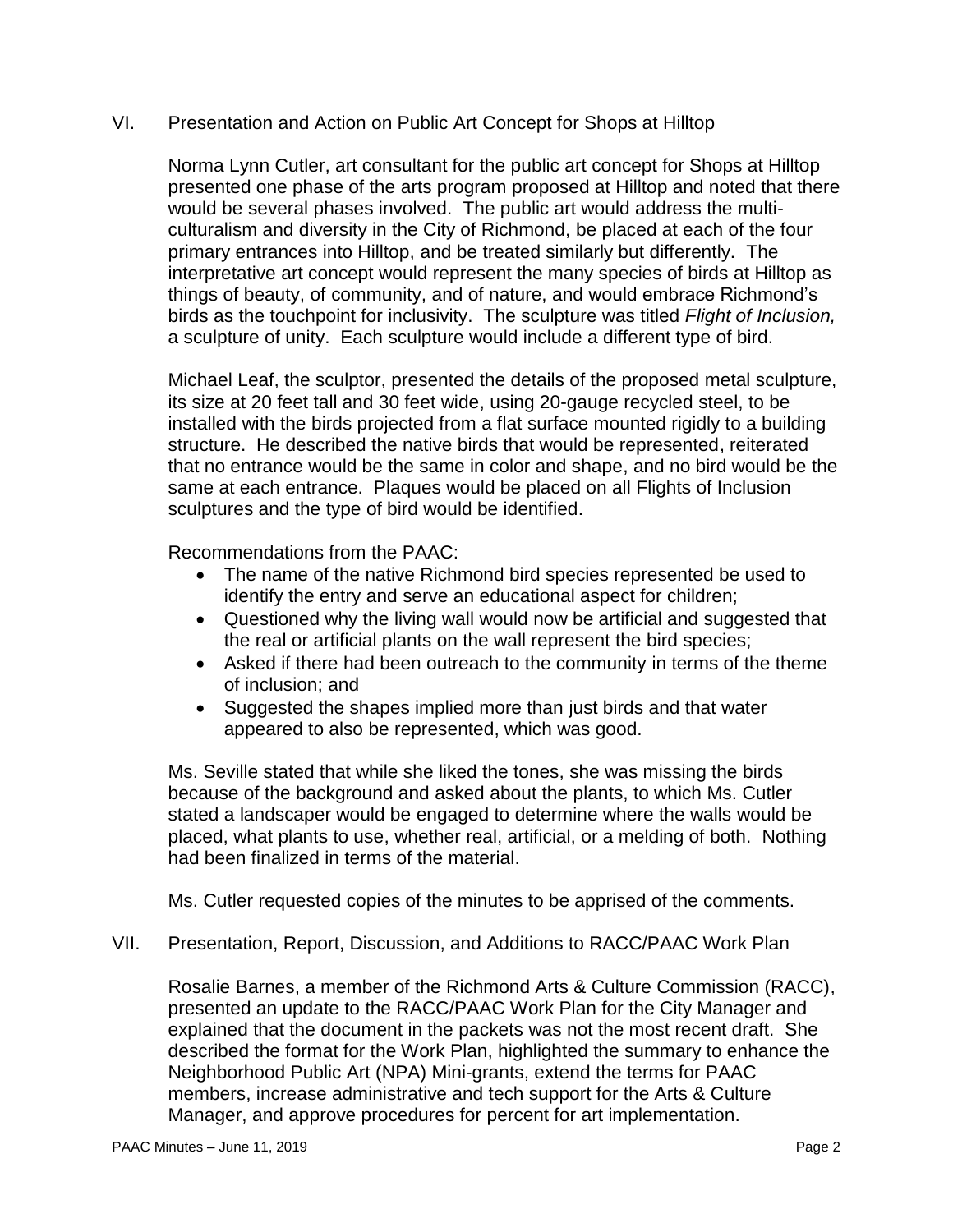The Work Plan also included approval of a Policies and Procedures (P&Ps) official document and preparing a 2020-2024 Strategic Plan for the Arts & Culture Division Committees.

There had also been a suggestion that the RACC and PAAC consider making recommendations to the City Manager with respect to rules of engagement for members and guests. The RACC would review the Work Plan again at its June meeting and it would return to the PAAC in July with hopefully representation from both bodies and with staff representation, details yet to be determined.

Ms. Barnes read the Work Plan's Executive Summary to the PAAC and Chair Pro Tem Mehas requested that it show the bigger picture in that the City of Richmond was becoming an integral participant in the art work in the Bay Area.

Committee Member Kalin suggested that the most important things should be at the beginning such as the P&Ps, which would go hand in hand with the Percent for Art in Private Development Ordinance as well as considering some official organization of the PAAC, and addressing the issue with respect to term limits. She urged that the document be consolidated to be concise and brief.

Ms. Seville stated she had spoken to the Mayor who was supportive of extending term limits. The Mayor's office had suggested the existence of the PAAC should not be confined to the P&Ps, that it should be defined by ordinance or resolution and should be updated and formalized as soon as possible. She suggested the P&Ps would take longer and the term limits and PAAC should be defined first, which were the highest priorities.

It was clarified with respect to terms limits that several terms of PAAC members would expire in October, with the remainder to expire by February 2020, and Ms. Curl noted that members would have 90 days after the expiration of terms to be reappointed or not.

Ms. Barnes emphasized as part of the Work Plan development the term limits would have to be defined and an ordinance or resolution would be prepared. Committee member Kalin pointed out that an ordinance defining the PAAC and term limits had already been created. Before the next meeting it was recommended that the Work Plan subcommittee review the existing document created by the Policies & Procedures subcommittee and offer comments at the July PAAC meeting regarding changes or suggestions for rewriting this document or creating a new resolution so that a formalization of the PAAC could move forward as expeditiously as possible. Ms Barnes volunteered to contact Ben Choi, the PAAC Liaison to the City Council, to get his advice on creating a term limits 'failure plan'.

The PAAC was asked to identify its priority issues and the RACC would be asked the same question.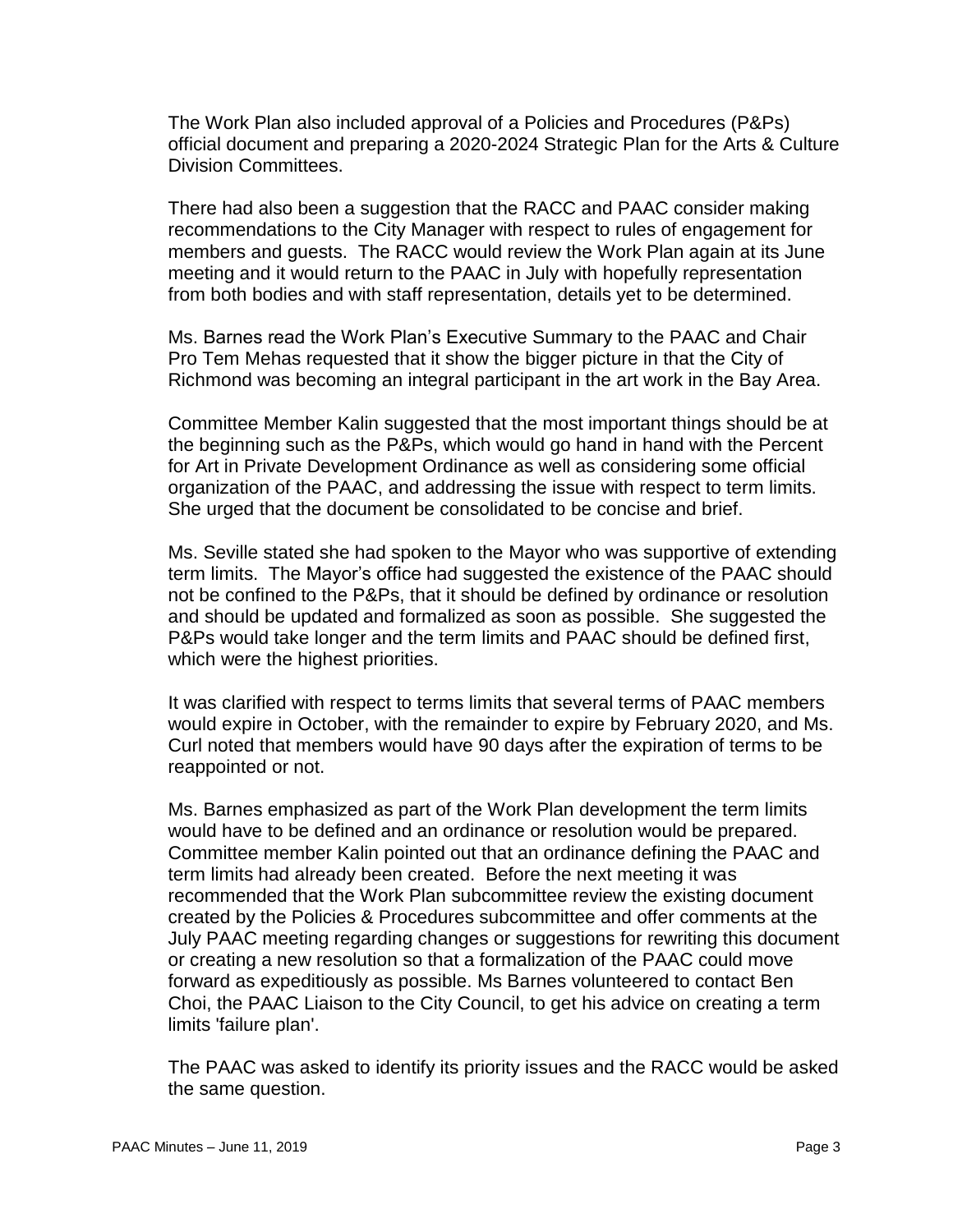On the discussion of the business license issue with respect to the NPA grants, Ms. Curl clarified that the deferment of the business license was a one-time special exception and if there was a desire that NPA grants not require a business license the ordinance would have to be changed to waive that requirement.

### VIII. PAAC Officer Election Discussion

Ms. Seville stated that typically the PAAC had not had designated officers, although Chair Balisle had recommended an official election of Chair and Vice Chair. Volunteers were requested to serve the PAAC between now and February 2020 when all member terms would have expired, or term limits might have been extended. She referred to the RACC's Nominating Committee which identified a list of people willing to serve and where a vote would be taken to select a Chair and Vice Chair. She recommended the same for the PAAC.

Chair Pro Tem Mehas volunteered to continue to serve as Chair pending a decision.

The PAAC supported Chair Pro Tem Mehas as the Chair and Ms. Seville recommended that anyone interested in serving as Vice Chair could be designated at the next meeting.

IX. Discussion about SF Mime Troupe

Ms. Seville reported that the San Francisco Mime Troupe had requested a waiver of City fees for this year's performance at Nichol Park. Since that was not possible this year, she explained that the Mime Troupe had declined to come to Richmond because it did not have the funds to pay the City's permit fee.

On the discussion, it was clarified that the NPA mini-grants could not be used for the troupe because that would require a grant a year in advance and there was a question whether mini-grants could be used for permits, although there was a suggestion that the one percent for art funds might be used for that purpose.

X. Report on Website Update

Committee Member Baker explained that the website would be updated once the Public Art Brochure had been finalized.

XI. Report on Existing/Future CIP and Private Development Projects

Ms. Seville stated that she would be attending a Technical Review Board meeting in the near future and would learn about the rescue mission that would be expanded and its eligibility for the one percent requirement. She would also get things secured at that time regarding the Public Art Brochure with Planning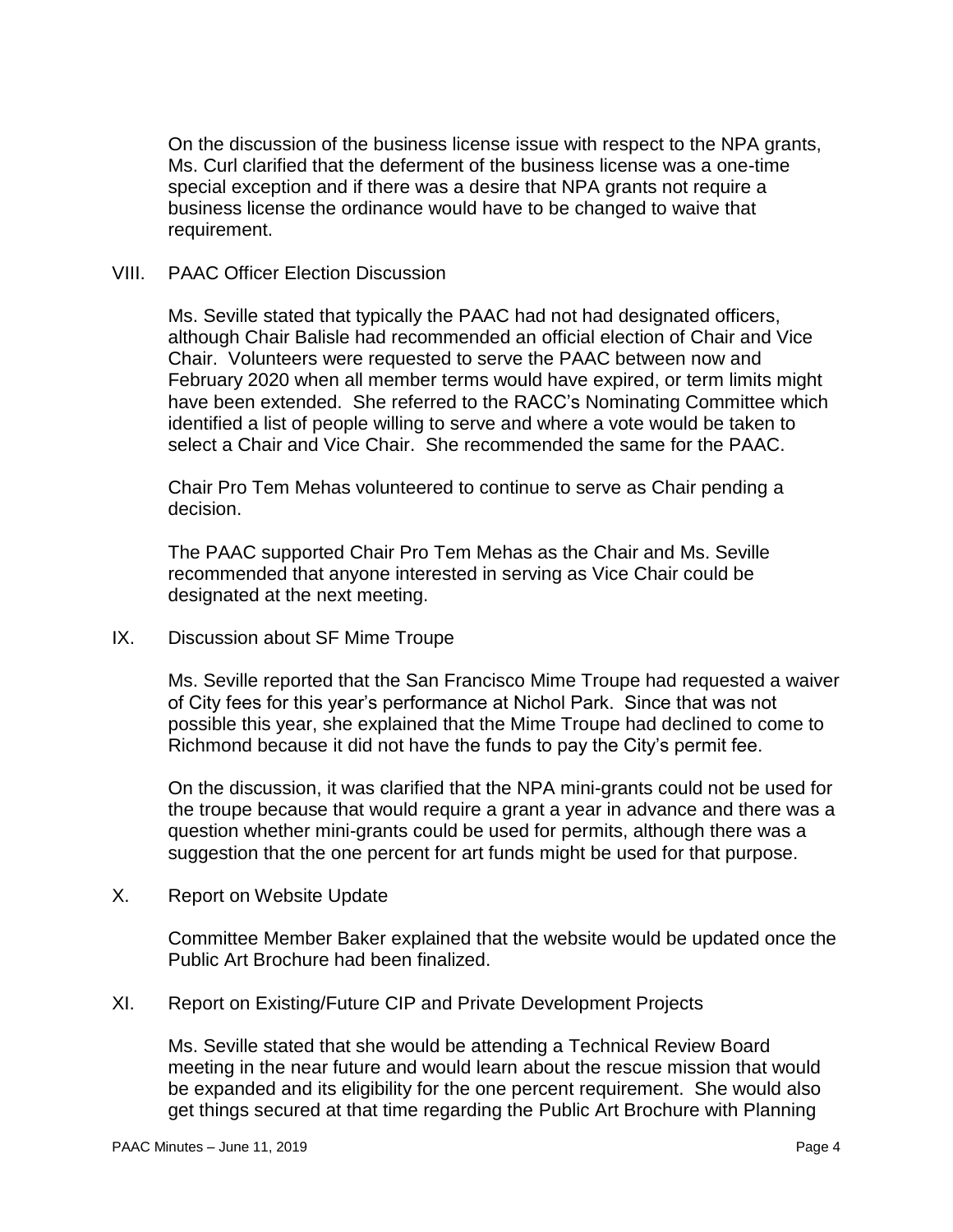and Finance Department staff.

Of the projects eligible for the one percent requirement, Ms. Seville referred to the marijuana project that had been approved, the Hilltop project, and the 12<sup>th</sup> and Macdonald project. She added that the Baranoff project had not been accepted and it would not be involved. She described the selection panel for the 12<sup>th</sup> and Macdonald project, and provided details of the situation and the art that had been proposed.

Committee Member Kalin referred to the Hilltop project that had earlier been presented and requested that the PAAC be provided with building development costs to be able to match it to the one percent for art requirement, which was a concern, particularly with phased projects.

### XII. Report on Status of Changes to Public Art Brochure

Committee Member Kalin advised that once she had approval for the final copy of the Public Art Brochure she would create the next print-ready version of the brochure and would provide an Adobe® InDesign version for the City.

#### XIII. Staff Report

Ms. Seville highlighted her staff report and pointed out the details of the  $12<sup>th</sup>$  and Macdonald project; the Port Sculpture which would go to the City Council on June 18; the Officer Bradley A. Moody Underpass project was moving forward and the Neighborhood Council would provide an update at its next meeting; the Community Conversation Grant mural had begun next to the Hacienda Grill parking lot on Nevin and Harbor; the late poems for Richmond Writes! 2019 had been processed and a short book would be printed and made available to the participants; The Verde School and RYSE Center NPA mini-grants had been completed and other projects were either under way or terms had been extended given the delay with business licenses; and the John Toki sculpture was currently being fired after which the sculpture would be reassembled at the Justice Center.

### XIV. Next Steps Discussion

Committee Member Kalin advised that she would finish the Public Art Brochure; Committee Member Baker would send the updated draft of the Work Plan; Committee Member Parker would attend the next Work Plan meeting with more next steps associated with that document and would attend the June 26 art review board meeting for the  $12<sup>th</sup>$  and Macdonald project; and Chair Pro Tem Mehas would continue to monitor the Design Review Board (DRB) meetings. Committee Member Kalin expressed a desire to attend the art review board meeting on June 26 as a non-voting PAAC member.

Ms. Seville reported she would talk to Sue Hartmann about the Public Art Brochure; the Planning Department about the Planning Checklist; identify the building development costs for Hilltop; remove all Committee Members' personal